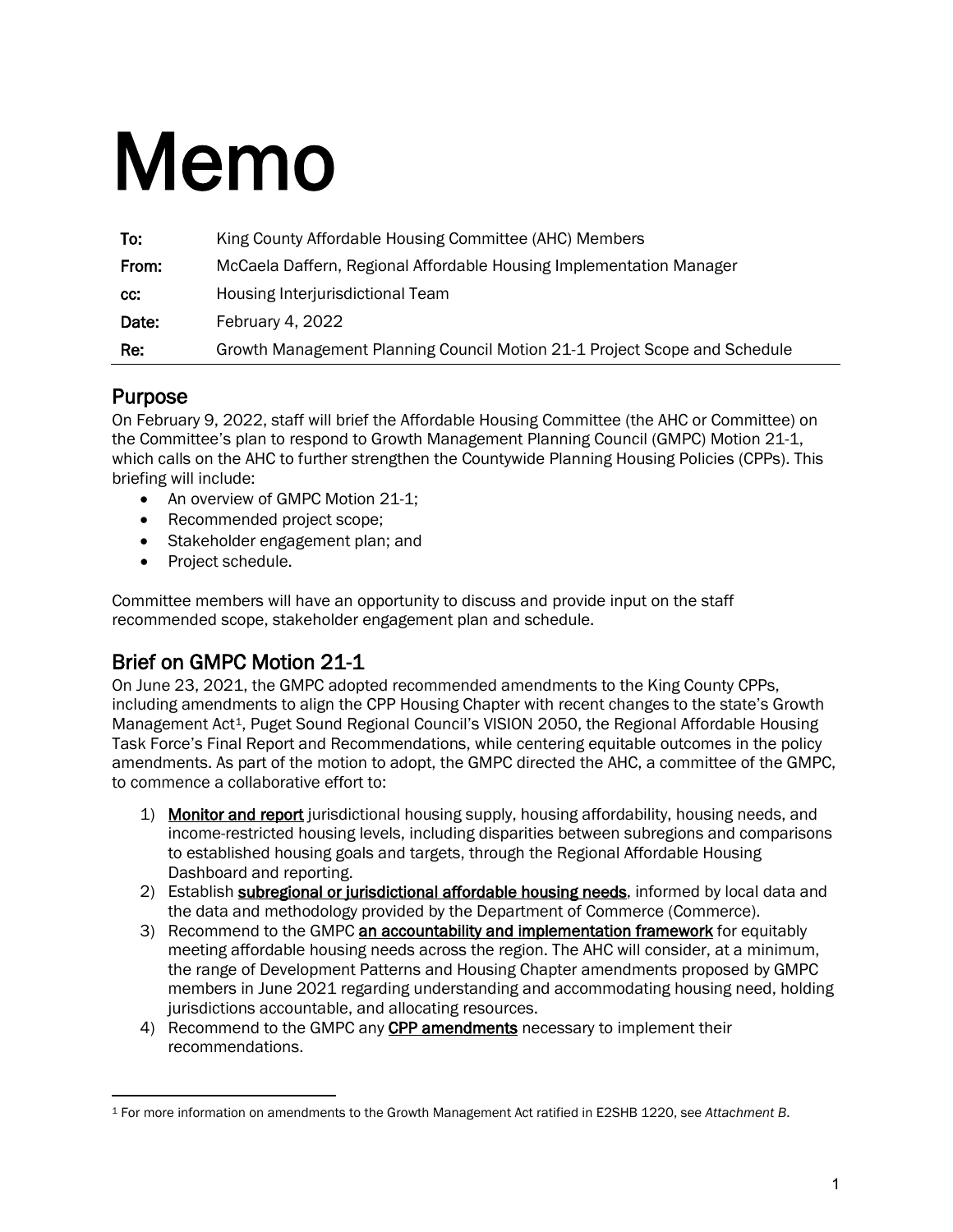5) Complete its housing needs work by the end of 2022 and report back to the GMPC quarterly on its progress.[2](#page-1-0)

These workplan items for the AHC were formally established in GMPC Motion 21-1 and ratified by the King County Council in Ordinance 19384.[3](#page-1-1) See *Attachment A* for more information about the CPPs, the 2021 CPP amendment process, and key issues that led to the new work plan item for the AHC.

#### Recommended Scope

Staff anticipate that the Committee will spend all meetings in 2022 focused on responding to the requirements of GMPC Motion 21-1, with a strong emphasis on work items related to accountability and implementation. This will involve:

| <b>Phases of Work</b>                                                                                                                                                                                                                                                                                                                                                                                                                                                                                                                                                                                                                                                                                                                                                                                                                                                                                                                                                                                                                                                                                                   |                | <b>Related GMPC Motion 21-1</b><br>Components                                                                                                                     |  |
|-------------------------------------------------------------------------------------------------------------------------------------------------------------------------------------------------------------------------------------------------------------------------------------------------------------------------------------------------------------------------------------------------------------------------------------------------------------------------------------------------------------------------------------------------------------------------------------------------------------------------------------------------------------------------------------------------------------------------------------------------------------------------------------------------------------------------------------------------------------------------------------------------------------------------------------------------------------------------------------------------------------------------------------------------------------------------------------------------------------------------|----------------|-------------------------------------------------------------------------------------------------------------------------------------------------------------------|--|
| Evaluate and refine accountability and implementation<br>framework options in the CPPs. The AHC is expected to consider<br>and evaluate options that would, if recommended:<br>Establish jurisdictional share of countywide need<br>Establish jurisdictional performance expectations to clarify<br>$\bullet$<br>what it looks like to plan for and accommodate housing<br>affordable to all economic segments of the population<br>Establish performance benchmarks and a reporting and<br>$\bullet$<br>monitoring process that measure progress to adequately plan<br>for and accommodate housing affordable to all economic<br>segments of the population<br>Establish steps in the comprehensive planning process that<br>٠<br>guide or compel jurisdictions to develop housing elements in<br>alignment with the CPPs<br>Set up procedures to adjust plans and policies in cases when<br>monitoring finds that a jurisdiction's efforts to plan for and<br>accommodate housing needs are not adequate<br>Evolve the authority or responsibility of the AHC and GMPC to<br>٠<br>implement the recommended framework | 1.<br>2.<br>3. | Monitor and report<br>Establish subregional<br>or jurisdictional affordable<br>housing needs<br>Recommend an<br>accountability and<br>implementation<br>framework |  |
| Review and incorporate new data and guidance from Commerce.<br>Commerce is developing recommended methodologies to project<br>countywide housing need by income segment up to 120 percent<br>of area median income and including special housing need<br>projections for permanent supportive housing, emergency<br>housing and emergency shelters, among other tasks, to align with<br>recent changes to the Growth Management Act.4                                                                                                                                                                                                                                                                                                                                                                                                                                                                                                                                                                                                                                                                                   | 2.             | Establish subregional<br>or jurisdictional affordable<br>housing needs                                                                                            |  |

<span id="page-1-0"></span><sup>2</sup> This motion language was reaffirmed with a minor change when King County Council adopted the 2021 CPP amendments on December 27, 2021, replacing "goals or targets" in item 1 with "subregional or jurisdictional affordable housing needs."<br>See Section 3 of Ordinance 19384, available for download here.

<span id="page-1-1"></span><sup>&</sup>lt;sup>3</sup> See pages 42-53 of Ordinance 19384 for the 2021 amended Housing Chapter and pages 76-103 for Appendix 4: Housing Technical Appendix, available for downloa[d here.](https://mkcclegisearch.kingcounty.gov/LegislationDetail.aspx?ID=5015801&GUID=88505BC7-9134-4681-A3A8-B73738C109F9&Options=Advanced&Search=)

<span id="page-1-2"></span><sup>4</sup> E2SHB 1220 (adopted by the Washington State Legislature in 2021) requires that jurisdictions' housing elements under the Growth Management Act to include an inventory and analysis of existing and projected housing needs that identifies the number of housing units necessary to manage projected growth, as provided by the Department of Commerce, including: 1) units for moderate, low, very low, and extremely low-income households; and 2) units for emergency housing, emergency shelters, and permanent supportive housing. See *Attachment B* for more information on Commerce's efforts to implement E2SHB 1220.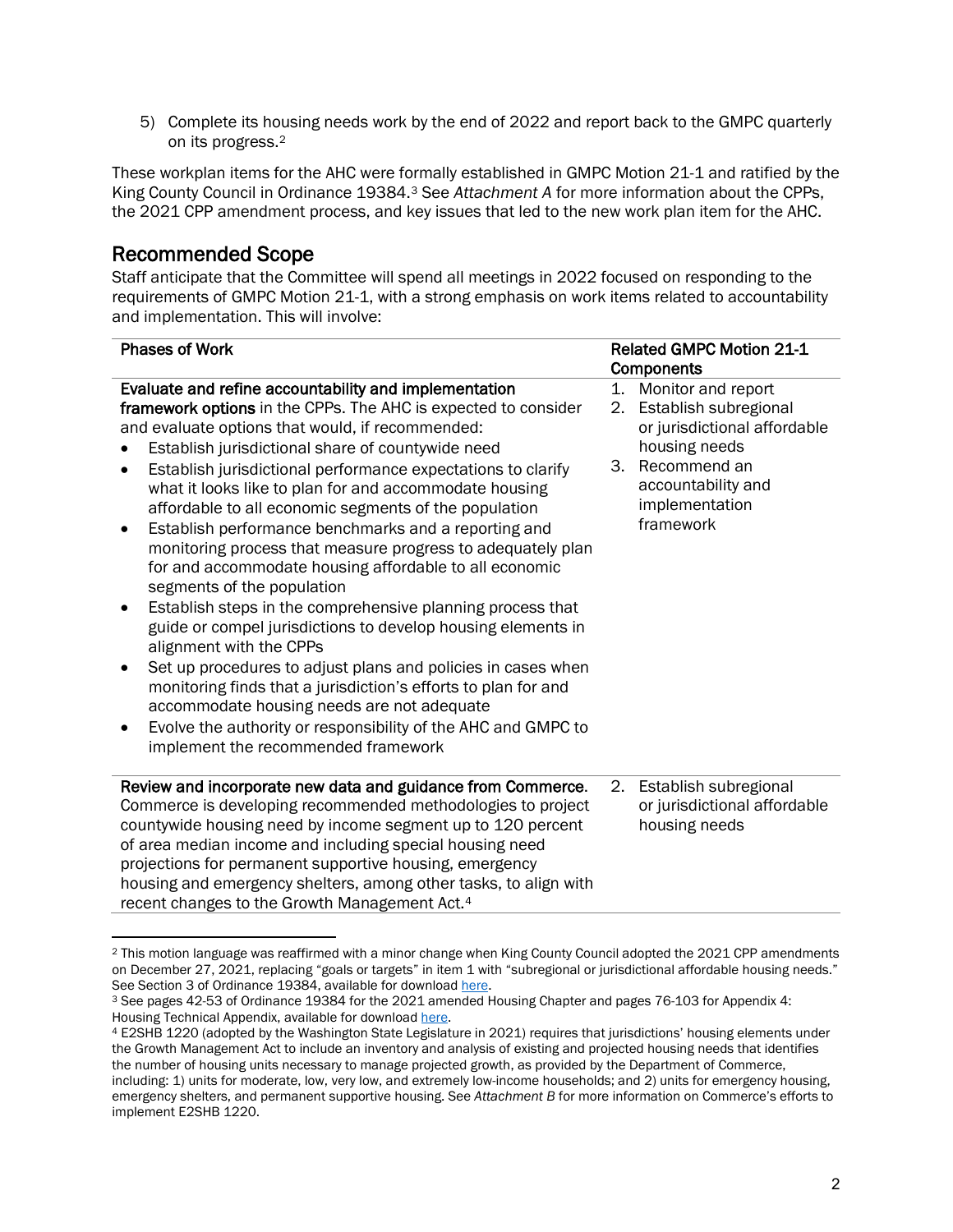Review and recommend any amendments to the CPPs necessary to implement Committee recommendations replated to accountability and implementation, housing goals and targets, and monitoring and reporting of jurisdictional housing progress.

4. Recommend to the GMPC necessary CPP amendments

#### Stakeholder Engagement

The effort to respond to GMPC Motion 21-1, including recommending necessary CPP amendments, will involve input from a variety of stakeholders.

Several government bodies must approve or ratify any CPP amendments necessary to implement the AHC's recommendations in response to GMPC Motion 21-1:

- The Affordable Housing Committee (recommend);
- Growth Management Planning Council (recommend);
- King County Council (adopt); and
- King County cities (ratify).

Affiliated bodies that will inform the AHC's response to GMPC Motion 21-1 include:

- Housing Interjurisdictional Team (HIJT; technical staff group that supports the AHC);
- Community Partners Table (CPT; advisory to the AHC; represents the priorities of communities most disproportionately impacted by housing cost burden);
- Interjurisdictional Team (IJT; technical staff group that supports GMPC);
- Sound Cities Association (cities except for Seattle); and
- King County Planning Directors (all cities and King County).

Some of the groups listed above, along with King County Regional Homelessness Authority staff and homeless and social service providers, will also participate in Commerce-led focus groups or an advisory committee to inform methodologies for projecting special housing need, countywide need, and disaggregation.

## **Schedule**

Staff propose the following schedule for the recommend scope. Staff may adjust this schedule as deliberations progress and as Commerce releases more information on the status of their work.

| Date | <b>Item</b>                                                                                                                                                                                                                                                   |
|------|---------------------------------------------------------------------------------------------------------------------------------------------------------------------------------------------------------------------------------------------------------------|
| Feb  | AHC briefed and provides input on project scope and schedule                                                                                                                                                                                                  |
| 2022 | AHC staff will brief the Committee on scope of work to respond to the GMPC Motion<br>$21-1.$                                                                                                                                                                  |
|      | Representative from Commerce will present on changes to the Growth Management<br>$\bullet$<br>Act, new requirements for housing elements and the Department's work to establish<br>methodologies for determining and disaggregating countywide housing needs. |
|      | Members will have the opportunity provide input on the AHC staff's recommended<br>$\bullet$<br>approach to responding to GMPC Motion 21-1 and integrating Commerce's guidance.                                                                                |
|      | The GMPC will provide input on the AHC's scope on March 2.<br>$\bullet$                                                                                                                                                                                       |
| Mar  | AHC discusses options for accountability and implementation framework                                                                                                                                                                                         |
| 2022 | Prior to this meeting, the HIJT CPP Work Group, in consultation with the GMPC's<br>$\bullet$<br>Interjurisdictional Team, will develop accountability and implementation options.                                                                             |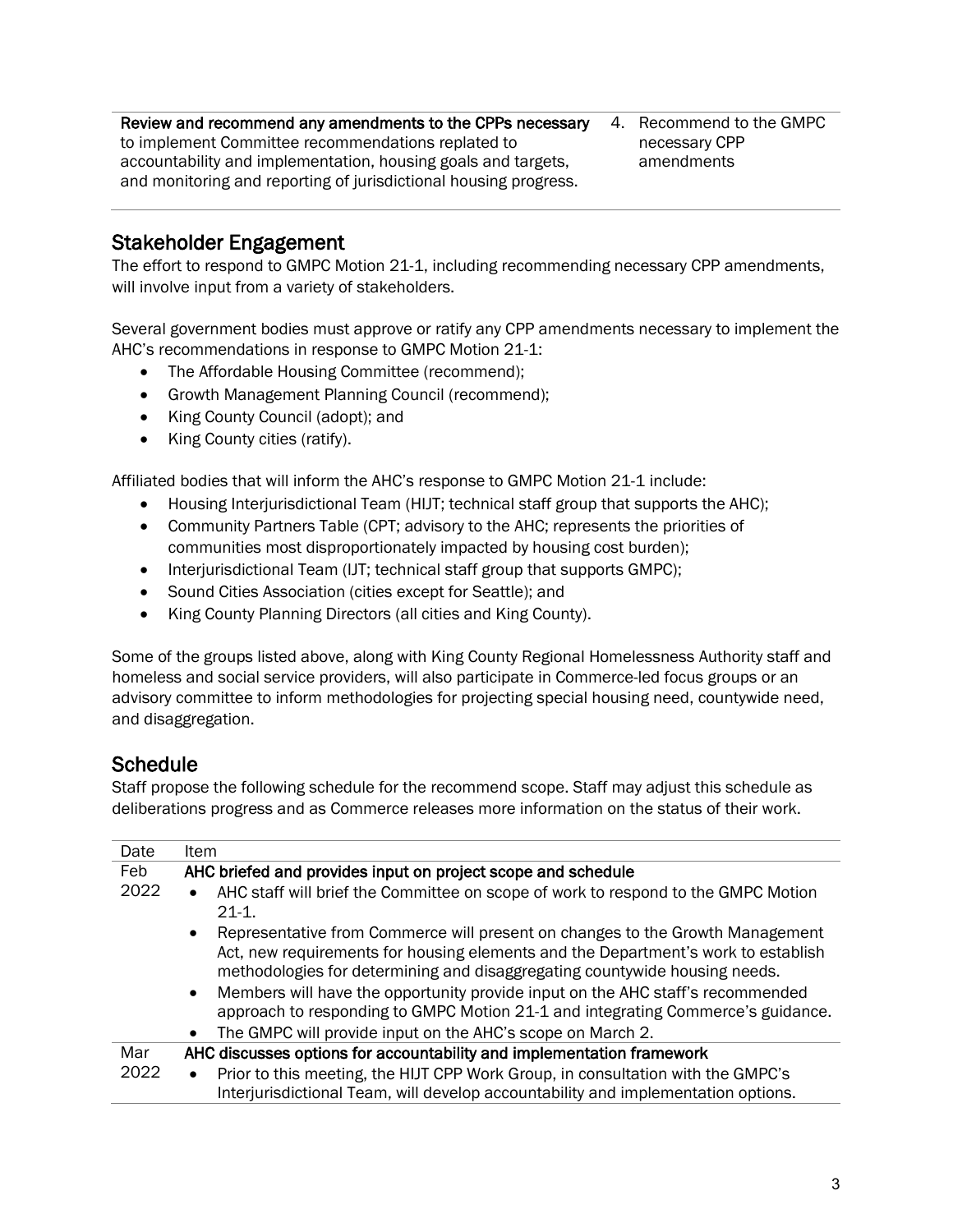|      | Update on Commerce work, if available.<br>$\bullet$                                               |
|------|---------------------------------------------------------------------------------------------------|
|      | The GMPC will provide input on preliminary options on April 27.<br>$\bullet$                      |
| May  | AHC provides input on accountability and implementation framework                                 |
| 2022 | Prior to this meeting, the HIJT CPP Work Group, in consultation with the GMPC's                   |
|      | Interjurisdictional Team, will refine the preferred options for AHC consideration                 |
|      | during this meeting.                                                                              |
|      | Staff will provide update on Commerce work, specifically their methodology to<br>$\bullet$        |
|      | disaggregate countywide housing need, if available.                                               |
|      | During this time, the HIJT CPP Work Group will identify all necessary amendments to<br>$\bullet$  |
|      | the CPPs to implement the preferred option and information from Commerce.                         |
|      | As early as June, regional technical staff and stakeholders will evaluate Commerce's<br>$\bullet$ |
|      | disaggregation methodology and determine suitability of their recommendation for                  |
|      | incorporation in the CPPs and Regional Affordable Housing Dashboard. The timeline                 |
|      | is somewhat dependent on the availability of preliminary draft countywide need                    |
|      | projections, which may not be available until August, Staff are coordinating closely              |
|      | with Commerce to ensure timely delivery of this draft information.                                |
| July | AHC provides input on draft public review draft of CPP amendments before release                  |
| 2022 | Based on AHC feedback to draft concepts presented in May, staff will develop a<br>$\bullet$       |
|      | public review draft for release after the AHC and GMPC meet in July or August.                    |
|      | The GMPC will be briefed on the public review draft before release on July 27.                    |
| Sep  | AHC discuss draft CPP amendments                                                                  |
| 2022 | The AHC will review public feedback and discuss any final adjustments.                            |
|      | The GMPC will provide input on addressing comments to public review draft on<br>$\bullet$         |
|      | September 28.                                                                                     |
| Nov  | AHC adopts CPP amendments                                                                         |
| 2022 | Final draft will be presented to the AHC for possible adoption in November.<br>$\bullet$          |
|      | The Committee will be briefed on the release of any new information from<br>$\bullet$             |
|      | Commerce, such as final draft countywide need projections.                                        |
| Dec  | Staff transmits the CPP amendments to the GMPC                                                    |
| 2022 | Once adopted, the recommended updates to the Housing Chapter will be transmitted<br>$\bullet$     |
|      | to the GMPC by the end of December.                                                               |
|      | GMPC will be briefed on efforts to finalize CPP amendments prior to GMPC action<br>$\bullet$      |
|      | and transmittal on December 9.                                                                    |
| 2023 | Briefing on adjustments made due to finalized Commerce targets (if available).                    |
|      | Final numbers from Commerce expected to become available in January 2023. Staff<br>$\bullet$      |
|      | will update countywide need numbers.                                                              |
|      | In the first through third quarters of 2023, the AHC's recommendations will undergo<br>٠          |
|      | GMPC consideration and King County Council adoption, followed by city ratification in             |
|      | the fourth quarter.                                                                               |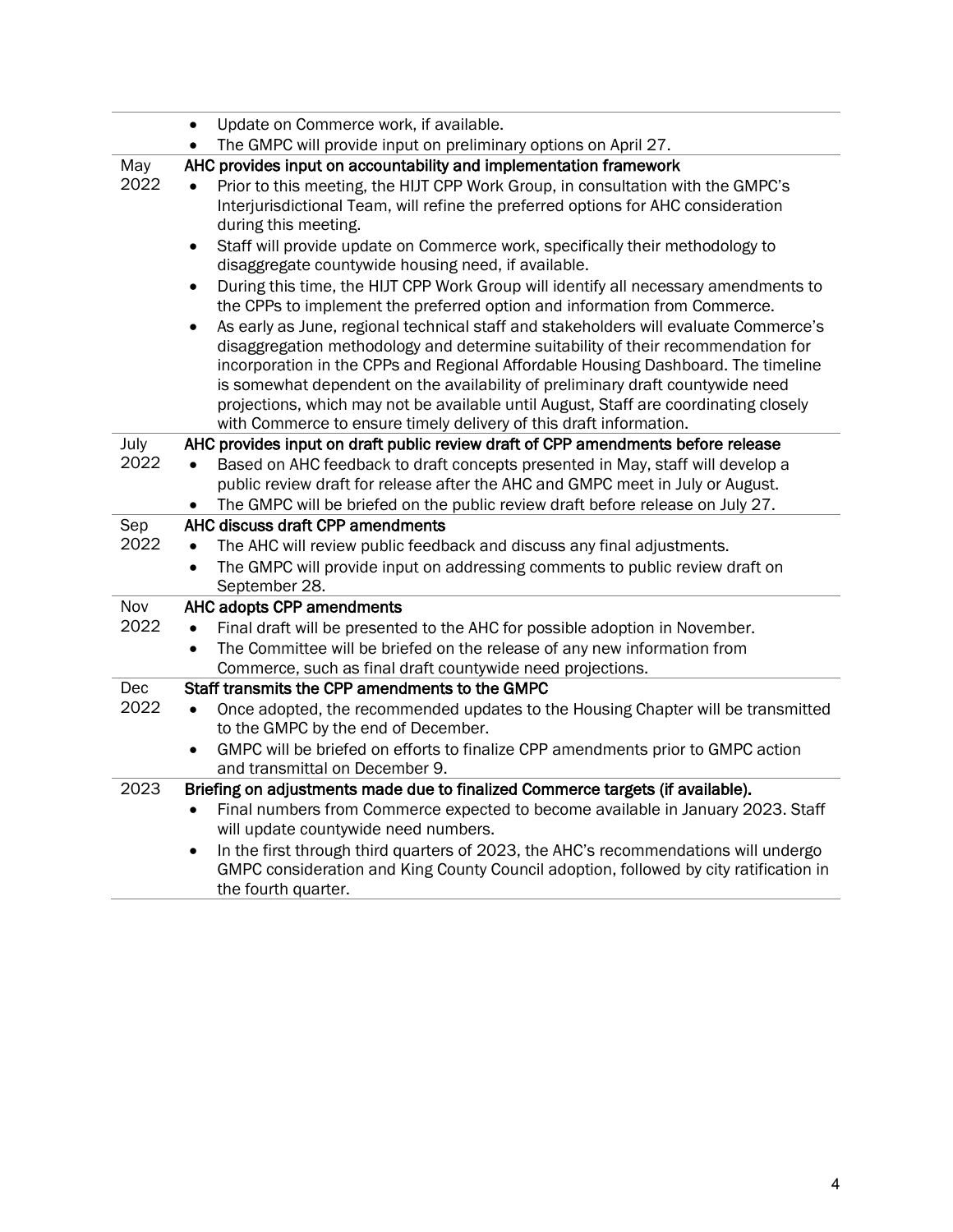## Attachment A. Background on Countywide Planning Policies

This attachment provides an overview of the King County Countywide Planning Policies (CPPs), including an explanation of the CPPs purpose and scope, and a summary of recent amendments made to the CPPs, specifically to the policies found within the Housing Chapter.

#### *What are the King County Countywide Planning Policies?*

The CPPs are written policy statements that create a shared and consistent framework for growth management planning for all jurisdictions in King County, in accordance with the State of Washington's Growth Management Act.<sup>[5](#page-4-0)</sup> The Growth Management Act requires counties to adopt countywide planning policies in cooperation with their cities. CPPs are organized by chapters, each of which covers a different area of planning activity.<sup>[6](#page-4-1)</sup> The Housing Chapter frames regional affordable housing goals, metrics, and land use policies that apply across all King County jurisdictions.

The CPPs:

- Implement VISION 2050, which is the product of the regional planning effort led by the Puget Sound Regional Council (PSRC), an association of cities, towns, four counties (King, Kitsap, Pierce, and Snohomish), ports, tribes, and state agencies. By 2050, the region's population will reach 5.8 million people. King County alone is home to 39 cities, all of which have a role in accommodating the approximately 660,000 people and 490,000 jobs projected to come to King County by 2044. The CPPs advance the region's vision for 2050 to provide exceptional quality of life, opportunity for all, connected communities, a spectacular natural environment, and an innovative, thriving economy.
- Serve as the framework for local comprehensive plan development and set the direction for issues that extend beyond the boundaries of a single jurisdiction. The CPPs include goals, objectives, policies, and strategies that guide the county's approach to planning for the environment, housing, economy, transportation, and public facilities and services.
- Are binding on the County and its 39 cities. Once the CPPs are amended, local jurisdictions must adhere to and implement the CPPs through their comprehensive plans and development regulations. Per state law, jurisdictions in King County must update their comprehensive plans by June 30, 2024.
- Establish a framework for implementation of comprehensive planning elements in alignment with the CPPs. CPPs may set up monitoring and evaluation systems and empower independent bodies to hold local jurisdictions accountable to goals and/or targets set in comprehensive plans.

#### *How are CPPs amended? Which stakeholders are involved in this process?*

The Growth Management Planning Council (GMPC) brings together elected officials from King County and the cities and develops and recommends CPP amendments to the King County Council for approval. The Countywide Planning Policies and all amendments to the CPPs become effective following approval by the GMPC, adoption by the King County Council, and ratification by King County cities.

The GMPC is chaired by the King County Executive and includes members from the King County Council, the Mayor of Seattle, members from the Seattle City Council, representatives from the other 38 cities in King County through the Sound Cities Association, and ex-officio membership from

<span id="page-4-0"></span><sup>5</sup> RCW 36.70A.210

<span id="page-4-1"></span><sup>6</sup> The 2021 King County Countywide Planning Policies include chapters on the environment, housing, economy, transportation, and public facilities and services.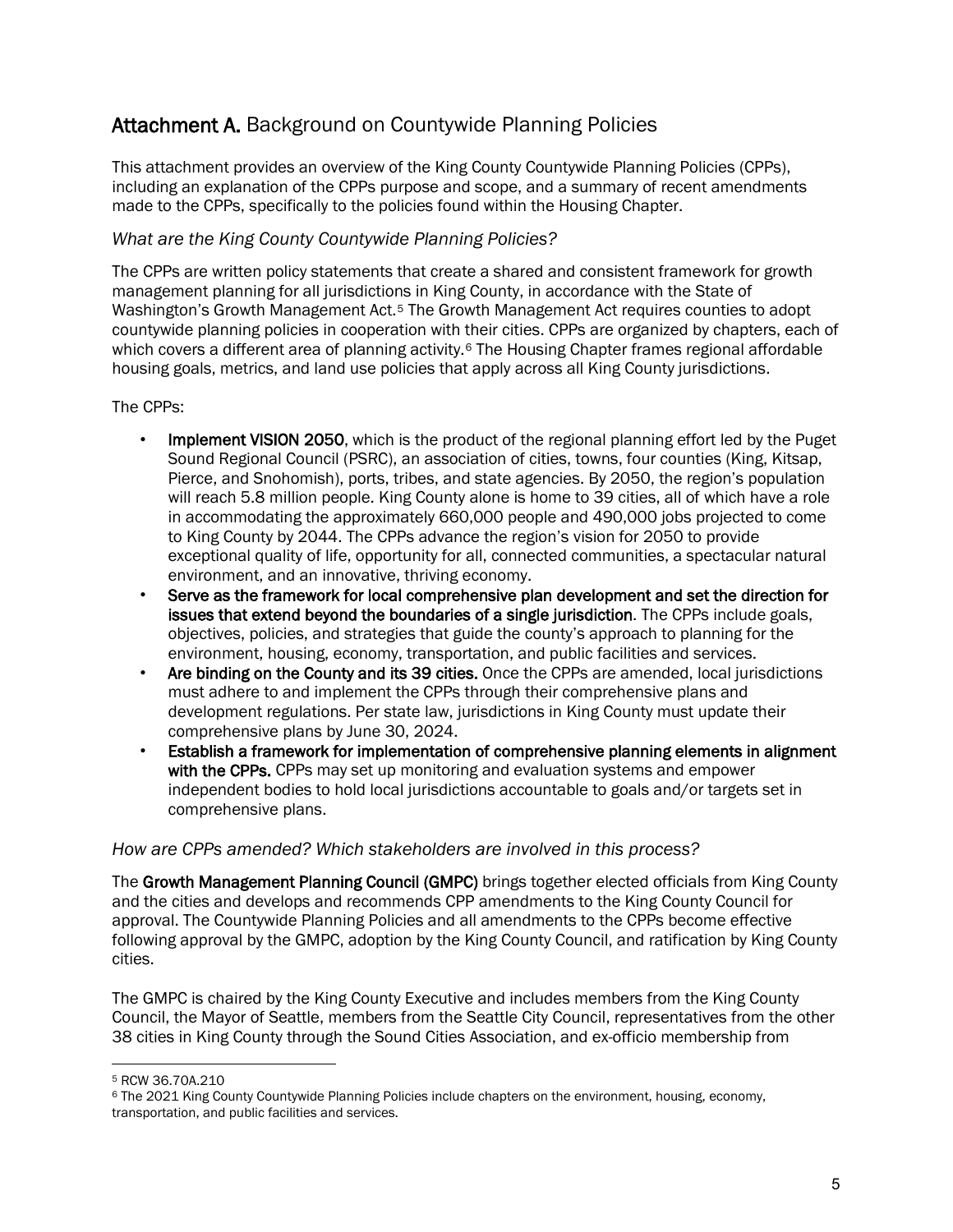special purpose districts, school districts, and the Port of Seattle. The GMPC is supported by the Interjurisdictional Staff Team (IJT), which reflects the membership of the GMPC. The IJT is comprised of senior planning staff from King County and the cities. The IJT operates on a consensus basis and prepares all documents for GMPC review and consideration.

Additionally, the Affordable Housing Committee (AHC or Committee) of the GMPC is chartered to recommend CPP amendments to the Housing Chapter. Established in 2019, the AHC is a relatively new committee of the GMPC that, among other chartered duties, ensures alignment with the Regional Affordable Housing Task Force's Five Year Action Plan and other countywide affordable housing efforts. The AHC is chaired by a member of the GMPC and includes elected officials from local jurisdictions, and members from the business community, local philanthropy, faith-based organizations, and nonprofits with expertise in meeting the housing needs of King County residents.

The AHC is supported by the **Housing Interjurisdictional Team (HIJT)** which largely includes housing policy and planning staff from local jurisdictions. The HIJT has a CPP Work Group with primary responsibility for preparing draft CPP options and amendments for Committee consideration. In addition to the HIJT, the Community Partners Table (CPT) was formed in January of 2022 as another support body to the AHC. The CPT includes representatives from communities most disproportionately impacted by housing cost burden. At this point, the CPT has not decided whether it will be involved in the development of CPP amendments.

#### *CPP amendment history and GMPC Motion 21-1*

The CPPs were last amended in December 2021 to:

- Provide guidance to local jurisdictions in advance of the June 30, 2024 statutory update of comprehensive plans;
- Reflect new priorities addressing equity and social justice within King County communities; and
- Align with recent policy and planning actions, such as the PSRC's Regional Growth Strategy and the Regional Affordable Housing Task Force's Five-Year Action Plan.

The AHC transmitted their recommended amendments to the Housing Chapter to the GMPC in February 2021.[7](#page-5-0) The Committee recommended substantial improvements in how the region plans for the needs of those most disproportionately impacted by housing cost burden and embedded the Regional Affordable Housing Task Force's recommendations into the CPP policy language. The amendments also increased transparency through the establishment of a new monitoring and reporting system to track regional progress on meeting countywide housing needs.[8](#page-5-1)

Following a period of public comment,<sup>[9](#page-5-2)</sup> [recommended amendments to the King County CPPs](https://kingcounty.gov/%7E/media/depts/executive/performance-strategy-budget/regional-planning/CPPs/2021_KC_CPPs_Package.ashx?la=en) were adopted by the GMPC on June 23, 2021;<sup>[10](#page-5-3)</sup> however, during final deliberations, GMPC members raised several concerns and ideas to further strengthen the Housing Chapter. These ideas were not formally discussed or voted on as amendments and covered a wide range of topics, including:

1. Improving the performance monitoring system, which clarifies what standard jurisdictions will be held to and a desire to increase trust in the results produced by allowing a consultant to perform the annual monitoring data collection and analysis;

<span id="page-5-1"></span>

<span id="page-5-0"></span><sup>&</sup>lt;sup>7</sup> AHC recommended CPP Housing Chapter amendments (transmitted to the GMPC on February 24, 2021) [\[link\]](https://kingcounty.gov/%7E/media/depts/executive/performance-strategy-budget/regional-planning/CPPs/2021_KC_CPPs_Package.ashx?la=en).<br><sup>8</sup> See Attachment C for a summary of the amended 2021 Housing Chapter.<br><sup>9</sup> Written public comment is posted to the

<span id="page-5-3"></span><span id="page-5-2"></span>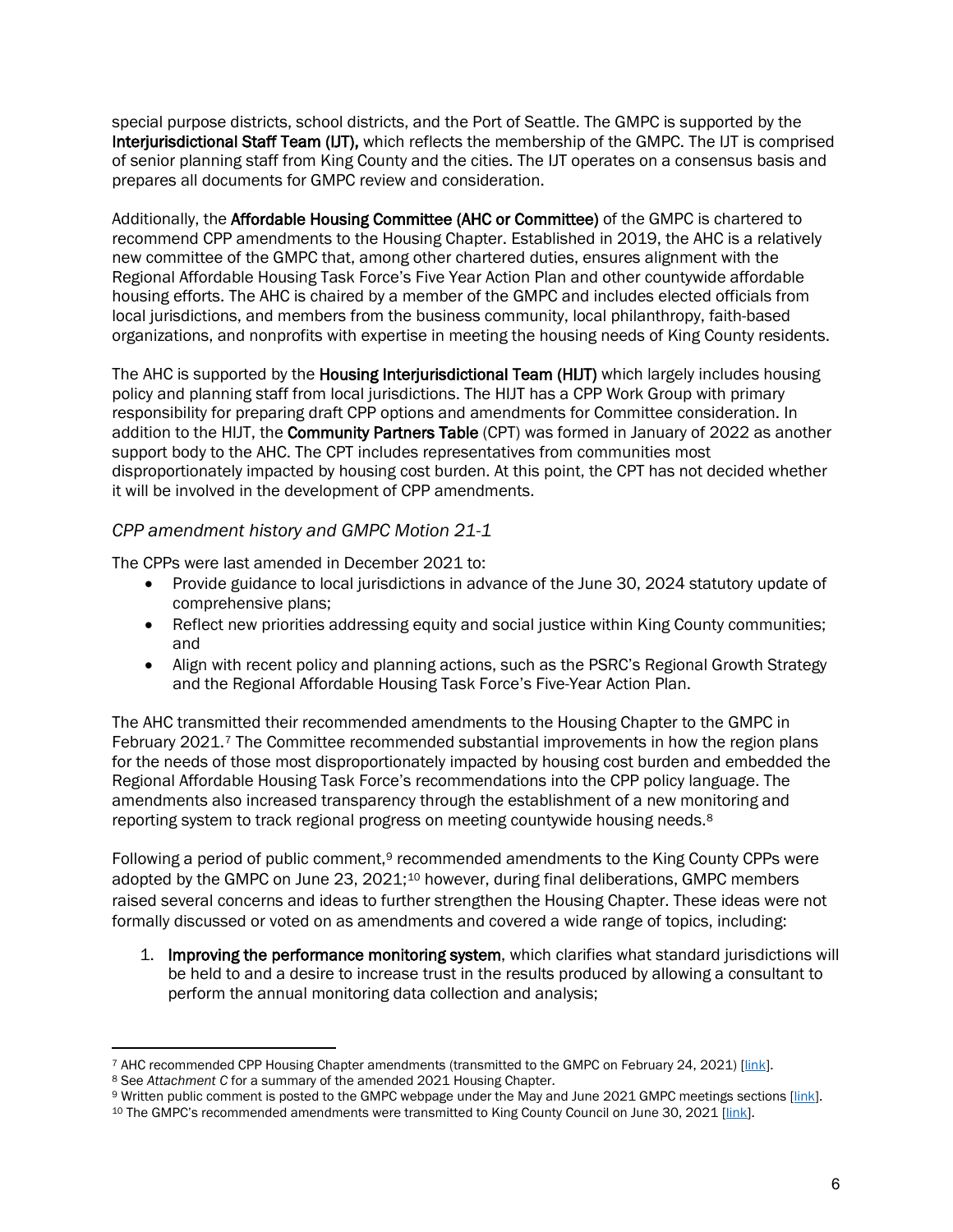- 2. Clarifying how a jurisdiction can properly "plan for and accommodate" their share of countywide need. There were a range of concerns about the jurisidictional requirement to plan for a share of countywide need. Some members wanted to know exactly what portion of countywide need a jurisdiction was expected to plan for and accommodate. Others didn't support the CPP policy expectation that all jurisdictions must plan for same percent share of their housing stock to be affordable at each economic segment, regardless of local conditions such as access to opportunity, displacement risk, transit access, job center proximity, or feasibility of achieving countywide need percentages due to land costs, among many other nuanced factors.
- 3. Creating mechanisms to compel jurisdictions to take appropriate action to plan for and accommodate countywide need and hold jurisdictions accountable when they do not; and
- 4. Further amending and aligning the CPPs with changes to Growth Management Act, which were ratified with the passage of E2SHB 1220 in 2021. This includes work by the Department of Commerce to establish recommended methodologies for determining and disaggregating countywide housing need, which has a direct impact on strategies for monitoring jurisdictional progress to meet housing goals.

As a result of these lingering concerns and needs, the GMPC included new direction to the AHC in their motion to recommend CPP amendments to the King County Council. GMPC Motion 21-1<sup>[11](#page-6-0)</sup> directs the AHC to commence a collaborative effort in 2022 to:

- 1. Monitor and report jurisdictional housing supply, housing affordability, housing needs, and income-restricted housing levels, including disparities between subregions and comparisons to established housing goals and targets, through the Regional Affordable Housing Dashboard and reporting.
- 2. Establish **subregional or jurisdictional affordable housing needs**, informed by local data and the data and methodology provided by the Department of Commerce (Commerce).
- 3. Recommend to the GMPC an accountability and implementation framework for equitably meeting affordable housing needs across the region. The AHC will consider, at a minimum, the range of Development Patterns and Housing Chapter amendments proposed by GMPC members in June 2021 regarding understanding and accommodating housing need, holding jurisdictions accountable, and allocating resources.
- 4. Recommend to the GMPC any CPP amendments necessary to implement their recommendations.
- 5. Complete its housing needs work by the end of 2022 and report back to the GMPC quarterly on its progress.

Further underscoring the importance of this work, the King County Council reaffirmed the GMPC motion language when it ratified the 2021 CPP amendments in December 2021. Ordinance 19384 provides a minor change in language, replacing "goals and targets" in item 1 above with "subregional or jurisdictional affordable housing needs."[12](#page-6-1)

The Council-approved 2021 CPP amendments are still undergoing ratification by King County cities consistent with CPP F-1. The deadline for ratification is April 6, 2022.

<span id="page-6-1"></span><span id="page-6-0"></span><sup>&</sup>lt;sup>11</sup> Growth Management Planning Council Motion 21-1, transmitted to King County Council on June 30, 2021 [\[link\]](https://kingcounty.gov/%7E/media/depts/executive/performance-strategy-budget/regional-planning/CPPs/2021_KC_CPPs_Package.ashx?la=en).<br><sup>12</sup> See Section 3 of Ordinance 19384 available for download here.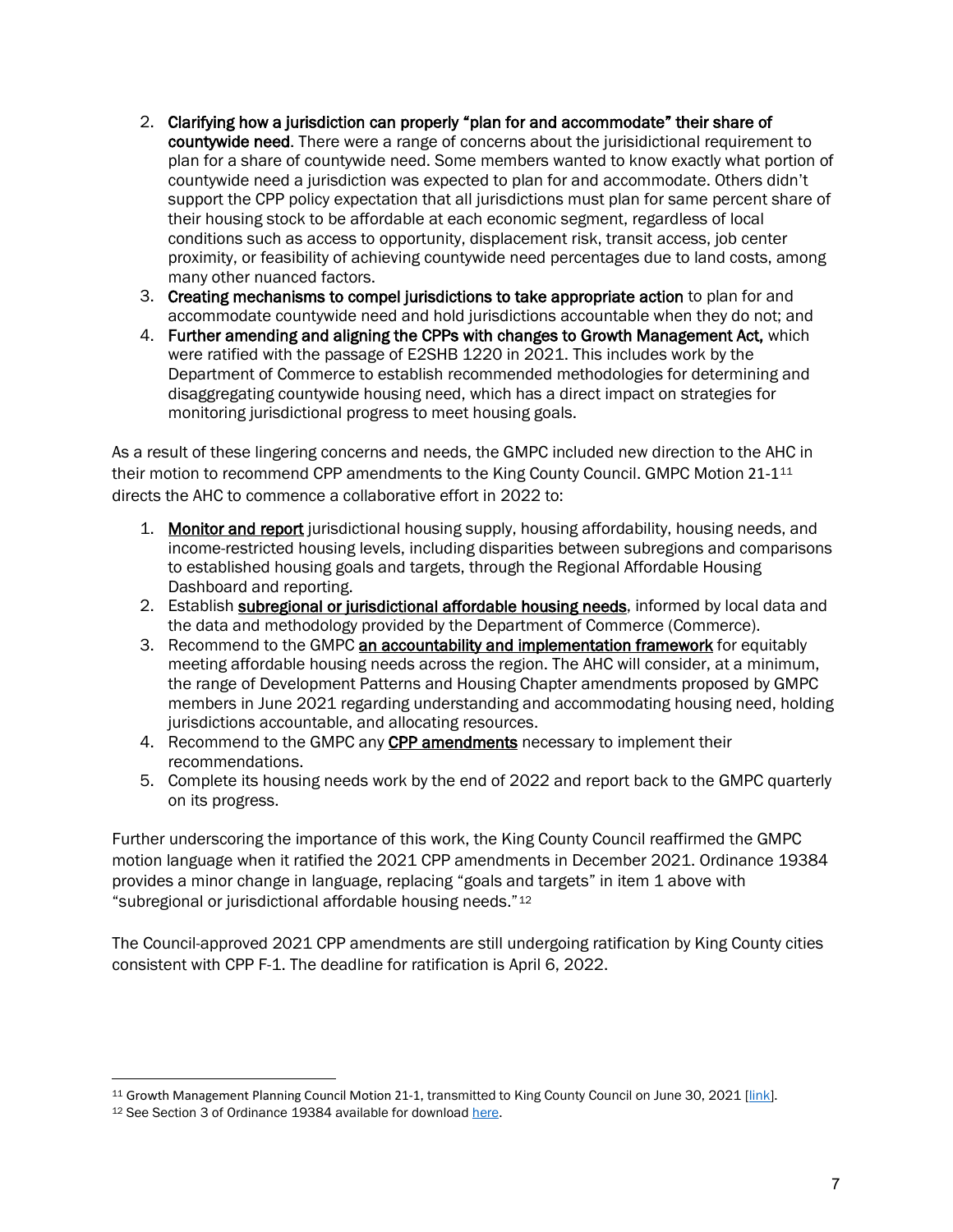# Attachment B. Recent Changes to the Growth Management Act in E2SHB 1220

In 2021, the state amended portions of the Growth Management Act (E2SHB 1220)<sup>[13](#page-7-0)</sup> that change the minimum housing planning requirements for cities and counties subject to the Act. Most substantially, new amendments mandate that jurisdictions that plan under the Growth Management Act (GMA) now must "plan for and accommodate housing affordable to all economic segments of the population." The previous language only required jurisdictions to "encourage the availability of affordable housing to all economic segments of the population." To implement the changes to the goal, jurisdictions must conduct a suite of new analyses and show evidence of new accommodations in their comprehensive plan.

According to bill analysis from the Municipal Research and Services Center (MRSC) of Washington,<sup>[14](#page-7-1)</sup> E2SHB 1220 requires that jurisdictions take the following actions:

- Include a statement of goals, policies, objectives, and mandatory provisions for moderate density housing options (e.g., duplexes, triplexes, and townhomes) within urban growth areas (UGAs).
- Identify sufficient land capacity for housing, including housing for moderate-, low-, very low- and extremely low-income households; emergency housing, emergency shelters, and permanent supportive housing; and, within UGAs, consideration of duplexes, triplexes, and townhomes.
- Make adequate provisions for existing and projected needs of all economic segments of the community, including:
	- $\circ$  Incorporating consideration for moderate-, low-, very low- and extremely low-income households.
	- o Documenting programs and actions needed to achieve housing availability.
	- o Considering housing locations in relation to employment location.
	- o Considering the role of ADUs in meeting housing needs.
- Identify local policies and regulations that result in racially disparate impacts, displacement, and exclusion in housing (e.g., disinvestment, zoning that may have a discriminatory effect, and infrastructure availability).
- Identify and implement policies and regulations to address and begin to undo racially disparate impacts, displacement, and exclusion in housing caused by prior and current local policies, plans, and actions.
- Identify areas at higher risk of displacement from market forces that occur with changes to development regulations and capital investments.
- Establish anti-displacement policies, with consideration given to strategies such as the preservation of historical and cultural communities, equitable development initiatives, inclusionary zoning, and tenant protections.[15](#page-7-2)

E2SHB 1220 also instructs the Washington State Department of Commerce (Commerce) to provide an inventory and analysis of existing and projected housing needs that identifies the number of housing units necessary to manage projected growth, including projections for units affordable to moderate- to extremely low-income households, emergency housing, and emergency shelters, and permanent supportive housing. Commerce has decided to produce its projections at the countywide level. Commerce anticipates releasing draft methodologies in May-August of 2022 and providing the

<span id="page-7-2"></span>

<span id="page-7-1"></span><span id="page-7-0"></span><sup>&</sup>lt;sup>13</sup> E2SHB 1220 [<u>link]</u><br><sup>14</sup> 2021 Housing and Planning-Related Legislative Outcomes, MRSC [<u>link]</u><br><sup>15</sup> E2SHB 1220 also expanded provisions for shelters and housing for people experiencing homelessness. As of September 30, 2021, local governments cannot prohibit emergency shelters and housing for people experiencing homelessness in certain zones, with exceptions.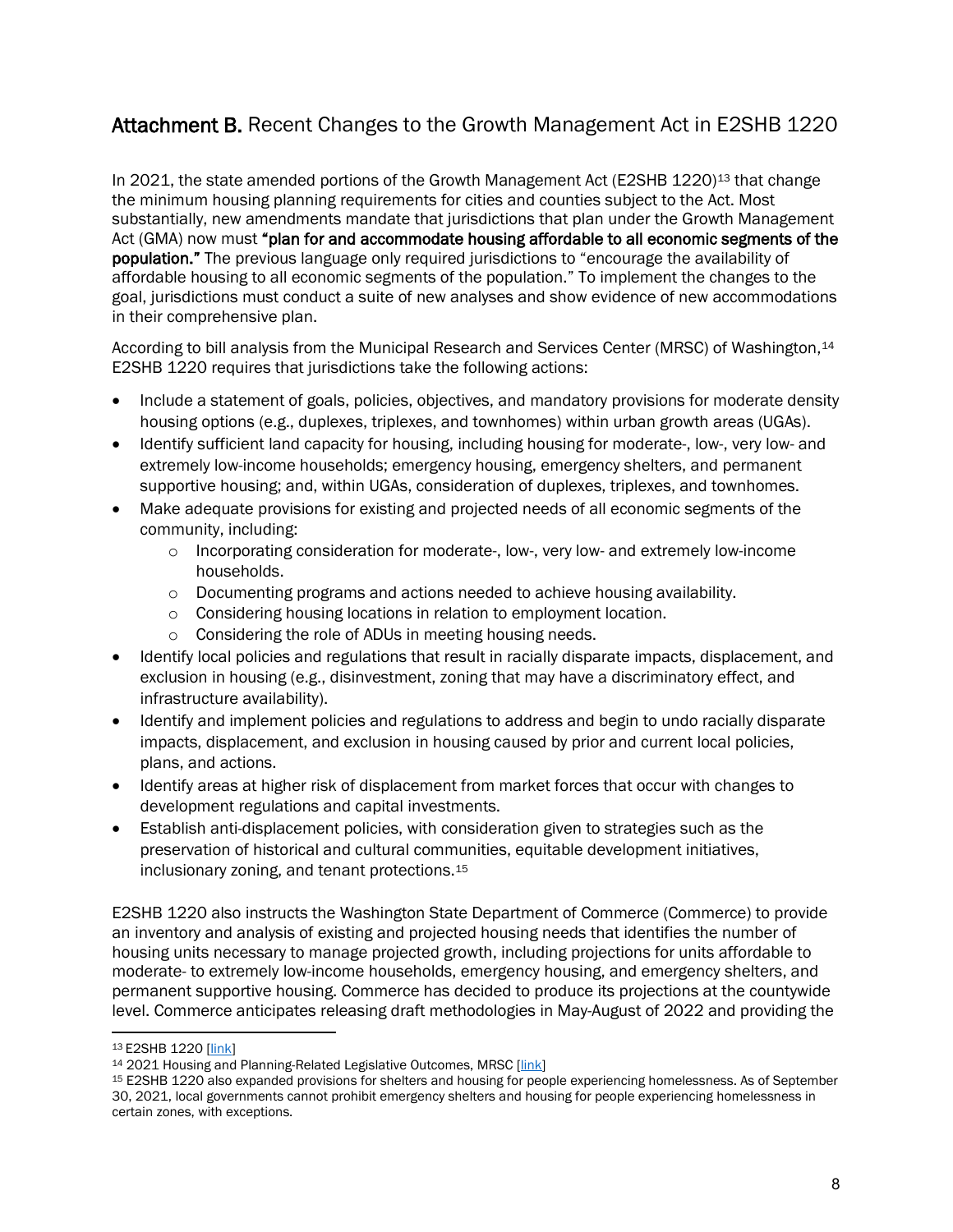existing and projected countywide housing need data and methodology guidance by the end of 2022.[16](#page-8-0)

Many of the provisions in E2SHB 1220 were incorporated into the 2021 CPP amendments, however there remains at least two areas that will need to be amended to align with this new information from Commerce. First, current countywide need projections in the amended 2021 CPPs Housing Chapter do not establish need for moderate income households (households with incomes between 81-120 percent area median income) or special housing needs (defined by statute as permanent supportive housing, emergency shelters, and emergency housing) and thus the countywide need methodology and definition in the House Chapter will need to be updated to align with the new Commerce projections. Second, the disaggregation methodology recommendations will serve as the basis for responding item two of the GMPC motion, to "establish subregional or jurisidictional affordable housing needs". The Committee will evaluate Commerce's recommended methodologies when draft projections and disaggregation methodologies are released.

In addition to countywide housing need projections, Commerce will also provide recommendations to counties on methodologies for disaggregating the countywide need to jurisdictions by mid-2022. This effort may result in proposed CPP amendments to update the definition and methodology used to determine countywide need and allocate that need to jurisdictions. AHC staff are coordinating closely with Commerce staff and the consultant hired to develop this information. Timelines remain fluid and do not align perfectly with the Committee's scope of work. Because of this, additional Committee meetings or meetings with jurisdictional staff may be needed to respond to and incorporate the state's recommendation into the GMPC Motion 21-1 response and CPPs.

<span id="page-8-0"></span><sup>16</sup> View Commerce's "Planning for Housing in Washington State" webpage for more information on their project scope.